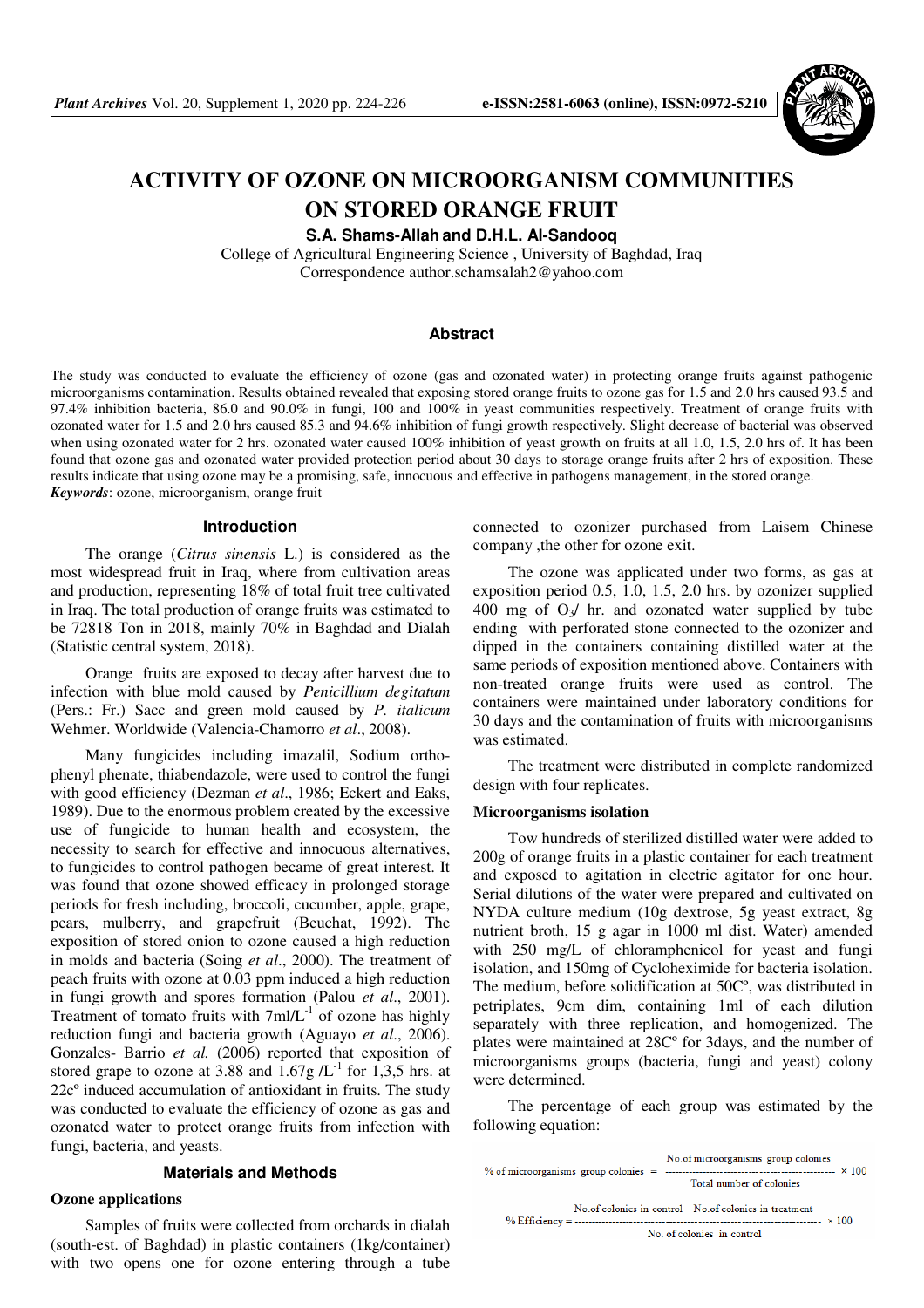# **Results and Discussion**

# **Efficiency of ozone gas in reduction of microorganisms growth**

The result (Table 1) showed that exposition of orange fruits to ozone induced high reduction in contaminated microorganisms (fungi, bacteria, yeast) growth compared with control. The more effective treatments were found with 1.5 and 2 hrs. of exposition with growth percentages 5.4 and 2.2% compared with 82.6% in control for bacteria at efficiency percentages 93.5 and 97.2% respectively.

The percentage of fungi growth were 11.7 and 8.3% at the tow exposition periods compared with 83.5% in control at efficiency of 96.0 and 90.0% respectively.

High significant effects of all exposition times of ozone on yeast growth were observed. The percentages of yeast colonies number were found 0.8, 0.5, 0.0, 0.0% compared with 5.1% in control at efficiency of 84.0, 90.2, 100, 100% for the exposition periods 0.5, 1.0, 1.5, 2.0 hrs. respectively.

|                                    | <b>Exposition</b> | $\%$ of            | $\%$ of          |  |  |
|------------------------------------|-------------------|--------------------|------------------|--|--|
| <b>Microorganisms</b>              | period/hr.        | colonies<br>number | <b>Treatment</b> |  |  |
|                                    |                   |                    | efficiency       |  |  |
|                                    | 0.5               | 78.7               | 5.9              |  |  |
| Fungi                              | 1.0               | 73.5               | 12.0             |  |  |
|                                    | 1.5               | 11.7               | 86.0             |  |  |
|                                    | 2.0               | 8.3                | 90.0             |  |  |
|                                    | 0.5               | 66.7               | 19.3             |  |  |
| Bacteria                           | 1.0               | 88.4               | 0.0              |  |  |
|                                    | 1.5               | 5.4                | 93.5             |  |  |
|                                    | 2.0               | 2.2                | 97.4             |  |  |
| Yeast                              | 0.5               | 0.8                | 84.4             |  |  |
|                                    | 1.0               | 0.5                | 90.2             |  |  |
|                                    | 1.5               | 0                  | 100              |  |  |
|                                    | 2.0               | 0                  | 100              |  |  |
|                                    | Fungi             | 83.5               |                  |  |  |
| Control                            | Bacteria          | 82.6               |                  |  |  |
|                                    | yeast             | 5.1                |                  |  |  |
| $LSD(P=0.05)$                      |                   | 22.8               |                  |  |  |
| Each value is mean of 3 replicates |                   |                    |                  |  |  |

| Table 1 : Effect of ozone gas on microorganisms growth |  |  |  |
|--------------------------------------------------------|--|--|--|
|                                                        |  |  |  |

Each value is mean of 3 replicates

# **Efficiency of ozonated water in reduction of microorganisms growth**

High reduction in fungi and yeast growth on orange fruits treated with ozonated water was contaminated (Table 2). The percentages of fungi colonies growth were found 12.3 and4.5% at 1.5 and 2.0 hrs. of exposition respectively compared with 83.5% in control at efficiency of 85.0 and 94.6% respectively.

The percentages of yeast colonies growth were 4.4, 0.0, 0.0, 0.0%at 0.5, 1.0, 1, 5, 2.0 hrs. of exposition respectively compared with 5.1% in control at efficiency of 13.7, 100, 100, 100% respectively.

No significant effect of ozonated water on bacteria growth was observed. The percentages of bacteria growth attained to 77.1, 74.2, 70.5, 58% at the four exposition periods respectively compared with 82.6% in control.

| <b>Table 2:</b> Effect of ozonated water gas on microorganisms |  |
|----------------------------------------------------------------|--|
| growth                                                         |  |

| <b>Microorganisms</b> | <b>Exposition</b><br>period/hr. | $%$ of<br>colonies<br>number | $\%$ of<br><b>Treatment</b><br>efficiency |
|-----------------------|---------------------------------|------------------------------|-------------------------------------------|
| Fungi                 | 0.5                             | 26.0                         | 5.9                                       |
|                       | 1.0                             | 20.6                         | 12.0                                      |
|                       | 1.5                             | 12.3                         | 86.0                                      |
|                       | 2.0                             | 4.5                          | 90.0                                      |
| Bacteria              | 0.5                             | 77.1                         | 6.6                                       |
|                       | 1.0                             | 74.2                         | 10.2                                      |
|                       | 1.5                             | 70.5                         | 14.6                                      |
|                       | 2.0                             | 58.1                         | 29.7                                      |
| Yeast                 | 0.5                             | 4.4                          | 84.4                                      |
|                       | 1.0                             | 0.0                          | 90.2                                      |
|                       | 1.5                             | 0.0                          | 100                                       |
|                       | 2.0                             | $0.0\,$                      | 100                                       |
| Control               | Fungi                           | 83.5                         |                                           |
|                       | Bacteria                        | 82.6                         |                                           |
|                       | yeast                           | 5.1                          |                                           |
| $LSD(P=0.05)$         |                                 | 24.6                         |                                           |

Each value is mean of 3 replicates

#### **Effect of ozone on** *Penicillium* **spp.**

The exposition of stored orange fruits to ozone gas for 1.5 and 2.0 hrs. provided high protection against infection with *Penicillium* spp. reached to 30 dates, followed by exposition for 1.0 and 0.5 hrs. with protection periods 17 and 15 days respectively (Fig.1) Similar were obtained upon treatment of orange fruits with ozonated water for 0.5, 1.0, 1.5, 2.0 hrs. that gave protection period 12, 18, 28, 30 days compared with 11 days in control (Fig.1).



**Fig. 1 :** Effect of exposition orange fruits to ozone gas and ozonated water on infection with *Penicillium* spp. after 30 days of storage

T1, T2, T3, T4 = Exposition of orange fruits to ozone gas for 0.5, 1.0, 1.5, 2.0 hrs. respectively. T5, T6, T7, T8 = Treatment of orange fruits with ozonated water for 0.5, 1.0, 1.5, 2.0 hrs. respectively.  $T9 =$  control.

The results obtained in this study showed high activity of ozone as gas or ozonated water in reduction of microorganisms growth on orange fruits and prolonged the protection period of fruits against infection with *Penicillium* spp. The activity of ozone against microorganisms may be through direct effect on pathogen growth and inhibit mycelium growth and sporulation in fungi . It was reported that ozone inhibit mycelium growth and spores formation of *Penicillium italicum* and *P. digitatum* on orange fruits (Palou *et al.*, 2001).

The inhibition of pathogenic microorganisms growth by ozone through inducing the production of active compounds in the fruits acts as inhibitors to pathogens is not excluded. It